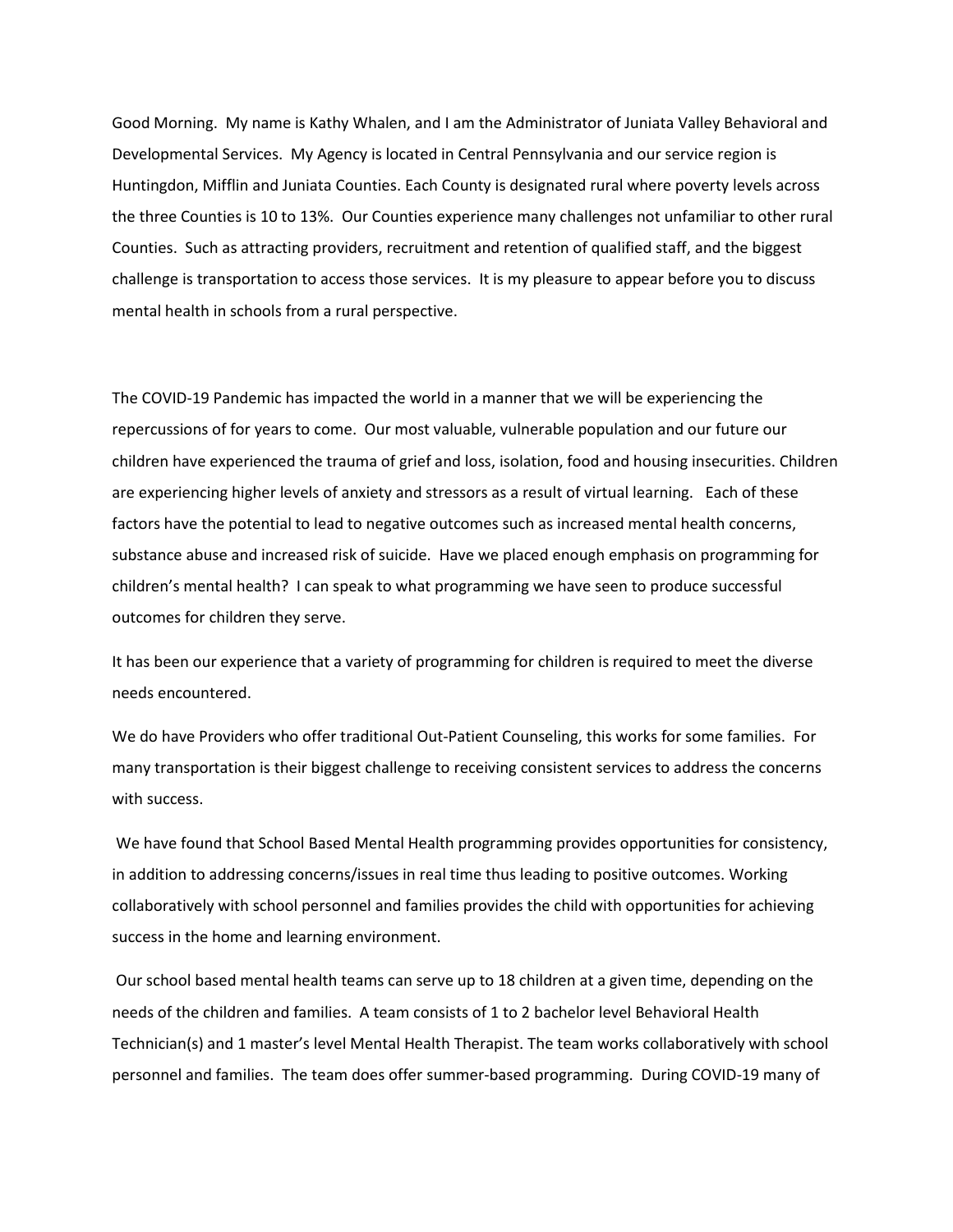the teams continued to meet via Zoom. Not the best means of therapy for children, but it did assist in consistency and levels of functioning were maintained.

Each of the school districts in our region either has a School Based Mental Health Team or a Social Worker. In addition to the support of a Student Assistance Program. The primary goal of SAP is to identify and address barriers to a student's learning. This includes the identification of key behavioral health issues impacting students, including alcohol, tobacco, drugs, and mental health issues which pose a barrier to a student's success at school. Historically, these programs have been underfunded.

The Tuscarora Intermediate Unit #11 has been working on the development of a Partial Hospitalization Program for grades 6 to 12 to meet the needs of those with high acuity. This program will be able to serve 20 adolescents at a time. The goal is to keep the adolescent in their home, thereby, avoiding the high costs of placement outside of their family home.

As good as the planned services are provided to meet the needs of our children, the recent changes to the Behavioral Health Rehabilitation Services (BHRS) to Intensive Behavioral Health Services (IBHS) which changed the staffing qualifications for service provision to children and adolescents. This change has created a scenario where staff who have been providing services for years, now find themselves not qualified. Recruitment of qualified staff to provide services to our children/adolescents is at a critical level. The decrease in manpower directly impacts meeting the growing demand for services. Wait lists now are a norm.

In present time we are seeing children and adolescents presenting themselves needing a higher level of care such as In-Patient services or an RTF to protect their health and safety. It is not unusual for children and adolescents to be sitting in the Emergency Room waiting for a bed for 3 or more days. Finally, if a bed is found it may be for In-Patient services in another state. Imagine sending your 8-year-old who is experiencing a mental health crisis and has been sitting in an Emergency Room for 3 days waiting for a bed, being accepted to an In-Patient program in Maryland. I would be terrified for my child. This is a true story, due to a lack of In-Patient beds due to the high demand. As children/adolescents are holding onto an In-Patient bed while waiting on an RTF placement slot. Because of this back-log communitybased services are serving children/adolescents with much higher needs in their home and community. Creating the situation of community-based services being reactive rather than proactive. We as providers are losing critical time to achieve positive outcomes for the children/adolescent and families.